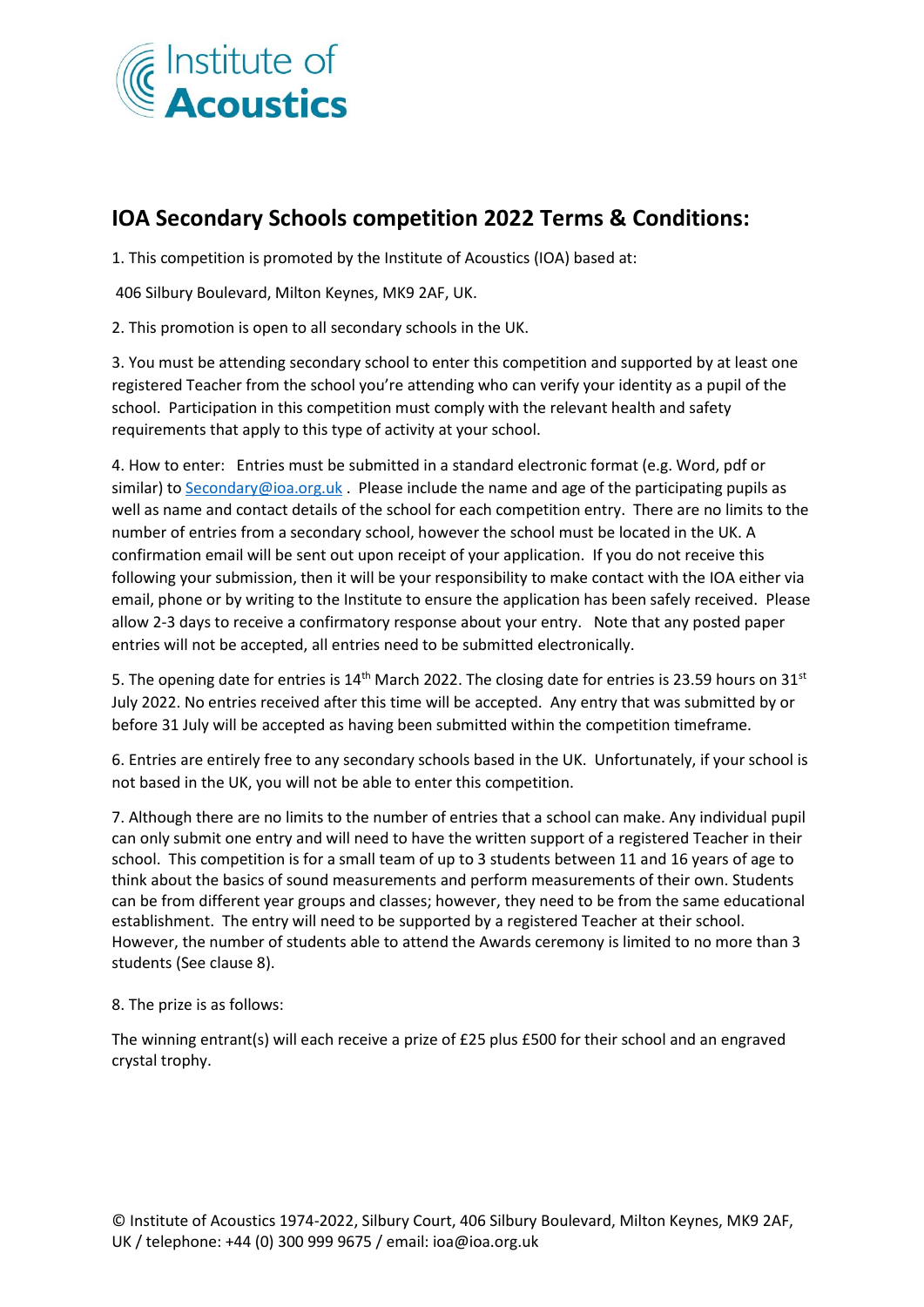

The winning school will be invited to send up to three students who have participated in the submission, plus one parent per pupil and one teacher, to collect the winning prize in person at this year's Noise Abatement Society's John Connell Awards ceremony which is being held at the Houses of Parliament on 19th October 2021. Reasonable travel and subsistence expenses will be available.

If Covid prevents the awards ceremony from occurring, arrangements will be made for representatives from the Institute of Acoustics to visit the winning school to present the prizes.

9. The prize is non-refundable, non-transferable and subject to availability. Alternative arrangements may need to be made subject to any COVID restrictions in place at the time of prize giving or for any other unexpected reason that may arise.

10. No prize alternatives are available to the pupils and schools that enter.

11. The IOA reserves the right in their reasonable discretion to substitute any prize with a prize of equal or greater value without prior notification.

12. The winning entry for the competition will be judged by a panel of experts. The decision of the judging panel and the IOA will be final.

13. All entrants are expected to act fairly and in the good spirit of the competition. The IOA reserves the right to investigate any irregularities and disqualify entrants at their absolute discretion.

14. The prize will be delivered to the winning entry between 1 October and 1 December 2022, subject to any COVID restrictions that may be in place. The IOA reserves the right to select another winning entry if the original winners cannot be contacted within a reasonable timeframe or the original winners are unable to confirm their acceptance and participation in the prize giving ceremony.

15. Any entry containing incorrect, false or indecipherable information will be rejected. Any applications made on behalf of or for another student, team or school will not be included in the competition.

16. The IOA's decision as to who has won the competition shall be final.

17. To obtain details of the prize winner after the closing date, please email Secondary@ioa.org.uk Information about the winning entry will be published on the IOA website [\(www.ioa.org.uk\)](http://www.ioa.org.uk/). The winning entry is likely to be announced sometime in September 2022 if not before.

18. The entry instructions are part of the Terms and Conditions for this competition.

19. By entering the competition you are agreeing to accept these Terms and Conditions. Any breach of these Terms and Conditions by you will mean that your entry will not be valid, and your entry will not be considered by the judging panel.